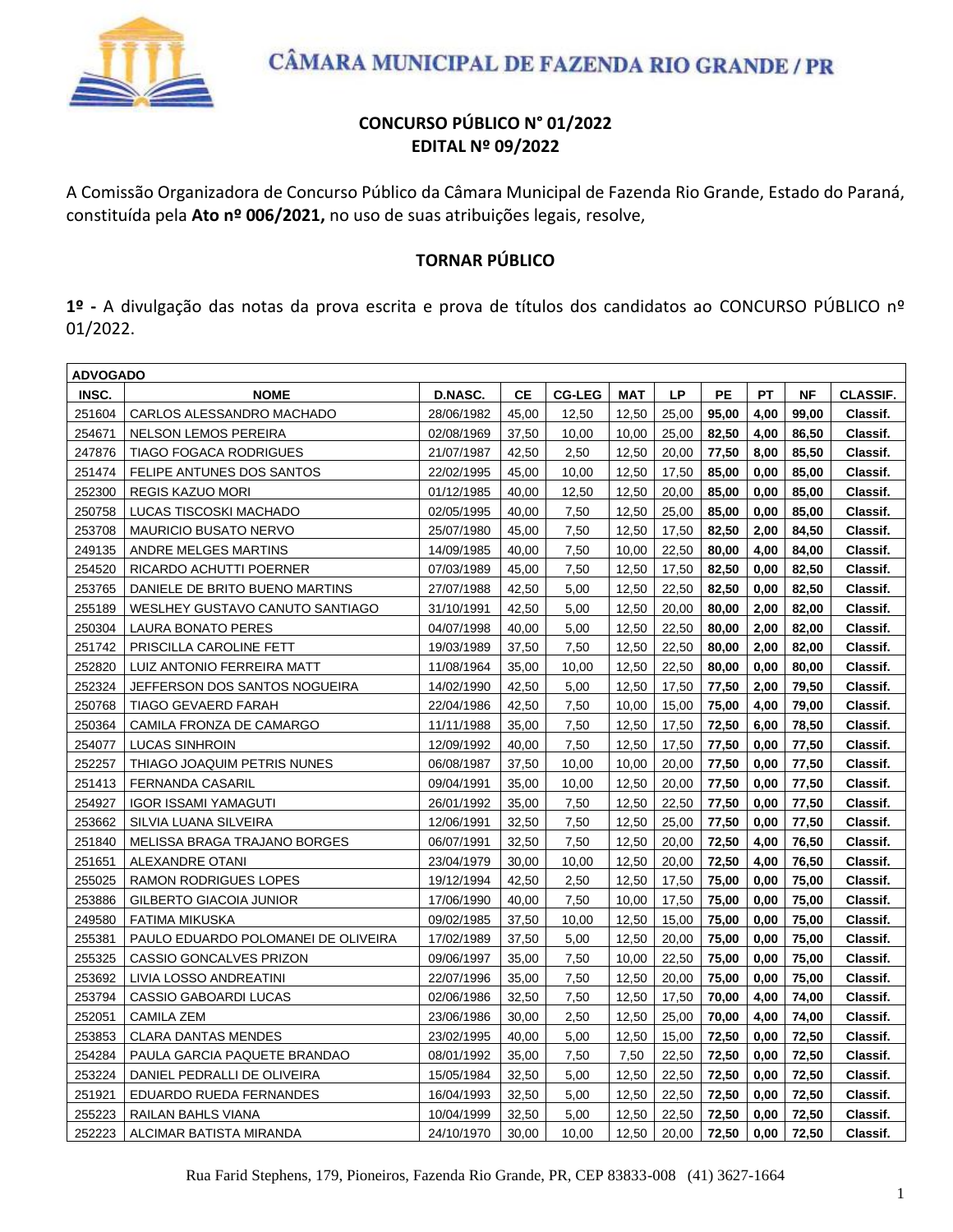

| 251564           | CAROLYNE LIA BLOCK MALUCELLI                           | 29/07/1993               | 37,50          | 5,00          | 12,50 | 15,00          | 70,00 | 2,00 | 72,00 | Classif. |
|------------------|--------------------------------------------------------|--------------------------|----------------|---------------|-------|----------------|-------|------|-------|----------|
| 249247           | ERICA COSER NEPPEL                                     | 13/03/1993               | 35,00          | 5,00          | 12,50 | 15,00          | 67,50 | 4,00 | 71,50 | Classif. |
| 251175           | PEDRO EDUARDO FERREIRA PAULICO                         | 18/03/1994               | 37,50          | 7,50          | 10,00 | 15,00          | 70,00 | 0,00 | 70,00 | Classif. |
| 253215           | DEBORA DO ROCIO BOZGAZI                                | 24/05/1990               | 35,00          | 7,50          | 10,00 | 17,50          | 70,00 | 0,00 | 70,00 | Classif. |
| 253915           | CARLOS FERNANDO MOSQUERA ARZUA                         | 10/04/1991               | 32,50          | 12,50         | 5,00  | 20,00          | 70,00 | 0,00 | 70,00 | Classif. |
| 252217           | JOAO PAULO DERBLI MARCOWICZ                            | 08/04/1994               | 32,50          | 10,00         | 12,50 | 15,00          | 70,00 | 0,00 | 70,00 | Classif. |
| 249614           | NATALIA BOZZA PEGORARO                                 | 22/11/1995               | 32,50          | 5,00          | 12,50 | 20,00          | 70,00 | 0,00 | 70,00 | Classif. |
| 251165           | MONICA BOOTZ ROEDER                                    | 25/07/1997               | 30,00          | 7,50          | 12,50 | 20,00          | 70,00 | 0,00 | 70,00 | Classif. |
| 252855           | <b>JULIANO MARTINS ECCO</b>                            | 19/05/1991               | 30,00          | 5,00          | 12,50 | 22,50          | 70,00 | 0,00 | 70,00 | Classif. |
| 249209           | JOAO PAULO GUEDELHA MAGALHAES                          | 20/09/1989               | 37,50          | 5,00          | 0,00  | 22,50          | 65,00 | 4,00 | 69,00 | Classif. |
| 251410           | CAROLINE CHAPARRO DOS SANTOS                           | 20/09/1984               | 32,50          | 2,50          | 10,00 | 20,00          | 65,00 | 4,00 | 69,00 | Classif. |
| 253542           | NICOLAS FASSBINDER                                     | 18/02/1994               | 30,00          | 2,50          | 12,50 | 15,00          | 60,00 | 8,00 | 68,00 | Classif. |
| 252836           | JOAO GUILHERME MATTANA                                 | 16/02/1990               | 35,00          | 5,00          | 7,50  | 20,00          | 67,50 | 0,00 | 67,50 | Classif. |
| 249863           | LETICIA RODRIGUES DE CAMPOS                            | 12/09/1998               | 35,00          | 5,00          | 12,50 | 15,00          | 67,50 | 0,00 | 67,50 | Classif. |
| 255046           |                                                        |                          |                |               | 12,50 |                | 67,50 | 0,00 | 67,50 |          |
|                  | LUAN VINICIUS KASPER ECKSTEIN<br>SERGIO ROBERTO MARCON | 21/04/1995               | 35,00          | 2,50<br>10,00 | 12,50 | 17,50          | 67,50 | 0,00 | 67,50 | Classif. |
| 252596<br>254044 | ELVIS ADRIANO OLIVEIRA                                 | 12/06/1972<br>26/02/1975 | 32,50<br>32,50 | 7,50          | 10,00 | 12,50<br>17,50 | 67,50 | 0,00 | 67,50 | Classif. |
|                  |                                                        |                          |                |               |       |                |       |      |       | Classif. |
| 250504           | <b>FABIO HENRIQUE BOZZA</b>                            | 10/05/1993               | 32,50          | 5,00          | 12,50 | 17,50          | 67,50 | 0,00 | 67,50 | Classif. |
| 250144           | <b>IGOR CASAGRANDE</b>                                 | 17/02/1992               | 30,00          | 5,00          | 12,50 | 20,00          | 67,50 | 0,00 | 67,50 | Classif. |
| 250438           | KELVIN YUQUIMITSU YAMAGUTI                             | 17/08/1992               | 27,50          | 7,50          | 12,50 | 20,00          | 67,50 | 0,00 | 67,50 | Classif. |
| 252041           | CAROLINA LAGO DALL AGNOL                               | 19/05/1993               | 37,50          | 5,00          | 10,00 | 10,00          | 62,50 | 4,00 | 66,50 | Classif. |
| 252034           | BRUNA APARECIDA R. SOARES NOGUEIRA                     | 21/08/1996               | 27,50          | 7,50          | 12,50 | 15,00          | 62,50 | 4,00 | 66,50 | Classif. |
| 249979           | ANTONI GONCALVES CAETANO                               | 05/08/1972               | 25,00          | 10,00         | 12,50 | 12,50          | 60,00 | 6,00 | 66,00 | Classif. |
| 255091           | DEANNIE GABRIELLE DZUMAN                               | 02/06/1995               | 37,50          | 7,50          | 5,00  | 15,00          | 65,00 | 0,00 | 65,00 | Classif. |
| 247998           | MARCELO JOSE CASTILHOS GRANDO                          | 30/08/1976               | 30,00          | 12,50         | 7,50  | 15,00          | 65,00 | 0,00 | 65,00 | Classif. |
| 251271           | PATRICIA GUEBUR ARAUJO                                 | 15/03/1973               | 30,00          | 7,50          | 7,50  | 20,00          | 65,00 | 0,00 | 65,00 | Classif. |
| 251833           | <b>GUSTAVO GODKE</b>                                   | 06/04/1983               | 30,00          | 7,50          | 10,00 | 17,50          | 65,00 | 0,00 | 65,00 | Classif. |
| 249251           | PATRICIA SIMM                                          | 23/07/1998               | 30,00          | 7,50          | 10,00 | 17,50          | 65,00 | 0,00 | 65,00 | Classif. |
| 255202           | <b>FERNANDO FREGONA</b>                                | 04/03/1982               | 30,00          | 7,50          | 12,50 | 15,00          | 65,00 | 0,00 | 65,00 | Classif. |
| 253091           | CEZAR AUGUSTO DRANKA                                   | 14/12/1993               | 30,00          | 5,00          | 10,00 | 20,00          | 65,00 | 0,00 | 65,00 | Classif. |
| 251366           | AMANDA DE OLIVEIRA SILVA MACUCO                        | 29/01/1987               | 30,00          | 5,00          | 12,50 | 17,50          | 65,00 | 0,00 | 65,00 | Classif. |
| 254882           | RUAN CARLO ALMEIDA SILVA                               | 06/04/1993               | 30,00          | 5,00          | 12,50 | 17,50          | 65,00 | 0,00 | 65,00 | Classif. |
| 250318           | ALEXANDRE BARRETO                                      | 08/12/1988               | 27,50          | 7,50          | 7,50  | 22,50          | 65,00 | 0,00 | 65,00 | Classif. |
| 249986           | DIEGO MOTTA RAMOS                                      | 09/10/1989               | 27,50          | 7,50          | 7,50  | 22,50          | 65,00 | 0,00 | 65,00 | Classif. |
| 251612           | RODRIGO CARVALHO POLLI                                 | 27/01/1982               | 27,50          | 7,50          | 12,50 | 17,50          | 65,00 | 0,00 | 65,00 | Classif. |
| 248089           | <b>BRUNA MARTINS FERREIRA</b>                          | 29/08/1995               | 27.50          | 5.00          | 12.50 | 20.00          | 65.00 | 0.00 | 65.00 | Classif. |
| 253889           | <b>MARCEL LUIS ALBERTI</b>                             | 19/11/1979               | 27,50          | 2,50          | 10,00 | 25,00          | 65,00 | 0,00 | 65,00 | Classif. |
| 253965           | JOAO VITOR JAHJAH                                      | 11/08/1995               | 25,00          | 7,50          | 12,50 | 20,00          | 65,00 | 0,00 | 65,00 | Classif. |
| 253185           | ADRIANA HEMI MORI                                      | 29/01/1991               | 25,00          | 5,00          | 12,50 | 22,50          | 65,00 | 0,00 | 65,00 | Classif. |
| 250959           | VANESSA NOVAES TODA                                    | 31/05/1984               | 22,50          | 7,50          | 10,00 | 22,50          | 62,50 | 2,00 | 64,50 | Classif. |
| 253797           | SOLANGE ROQUE DO NASCIMENTO                            | 27/05/1971               | 20,00          | 7,50          | 12,50 | 20,00          | 60,00 | 4,00 | 64,00 | Classif. |
| 251086           | ANA CAROLINA MACIEL NUNES                              | 17/12/1985               | 40,00          | 2,50          | 2,50  | 17,50          | 62,50 | 0,00 | 62,50 | Classif. |
| 252835           | JENIFFER CAROLINE DE OLIVEIRA                          | 06/02/1996               | 37,50          | 5,00          | 10,00 | 10,00          | 62,50 | 0,00 | 62,50 | Classif. |
| 253504           | GABRIEL MAFFUD DE PAULA MARQUES                        | 24/03/1997               | 35,00          | 7,50          | 5,00  | 15,00          | 62,50 | 0,00 | 62,50 | Classif. |
| 253977           | KLOVYS AURELIUS ZMIJEWSKI RIBEIRO                      | 25/01/1977               | 32,50          | 7,50          | 12,50 | 10,00          | 62,50 | 0,00 | 62,50 | Classif. |
| 253626           | WESLEY BOCATO JUNIOR                                   | 02/03/1993               | 30,00          | 10,00         | 12,50 | 10,00          | 62,50 | 0,00 | 62,50 | Classif. |
| 254979           | MARCOS EDUARDO CAMPOLINA DOS SANTOS                    | 27/06/1986               | 30,00          | 2,50          | 12,50 | 17,50          | 62,50 | 0,00 | 62,50 | Classif. |
| 252979           | FABIO JUNIOR DE SOUZA                                  | 24/07/1989               | 27,50          | 7,50          | 7,50  | 20,00          | 62,50 | 0,00 | 62,50 | Classif. |
| 253549           | JAILSON VITOR BARROS SIILVA                            | 17/07/1983               | 27,50          | 7,50          | 12,50 | 15,00          | 62,50 | 0,00 | 62,50 | Classif. |
| 253621           | JOAO PAULO ARAUJO LAURINDO                             | 06/04/1999               | 27,50          | 7,50          | 12,50 | 15,00          | 62,50 | 0,00 | 62,50 | Classif. |
| 250254           | ALEXANDRE DE SOUZA BRANCO                              | 22/01/1992               | 25,00          | 2,50          | 12,50 | 22,50          | 62,50 | 0,00 | 62,50 | Classif. |
| 253690           | DHYEGO CAMARA DE ARAUJO                                | 05/09/1989               | 22,50          | 7,50          | 12,50 | 20,00          | 62,50 | 0,00 | 62,50 | Classif. |
| 252000           | <b>EMMILY OLIVEIRA TOSCAN</b>                          | 15/12/1998               | 25,00          | 2,50          | 12,50 | 20,00          | 60,00 | 2,00 | 62,00 | Classif. |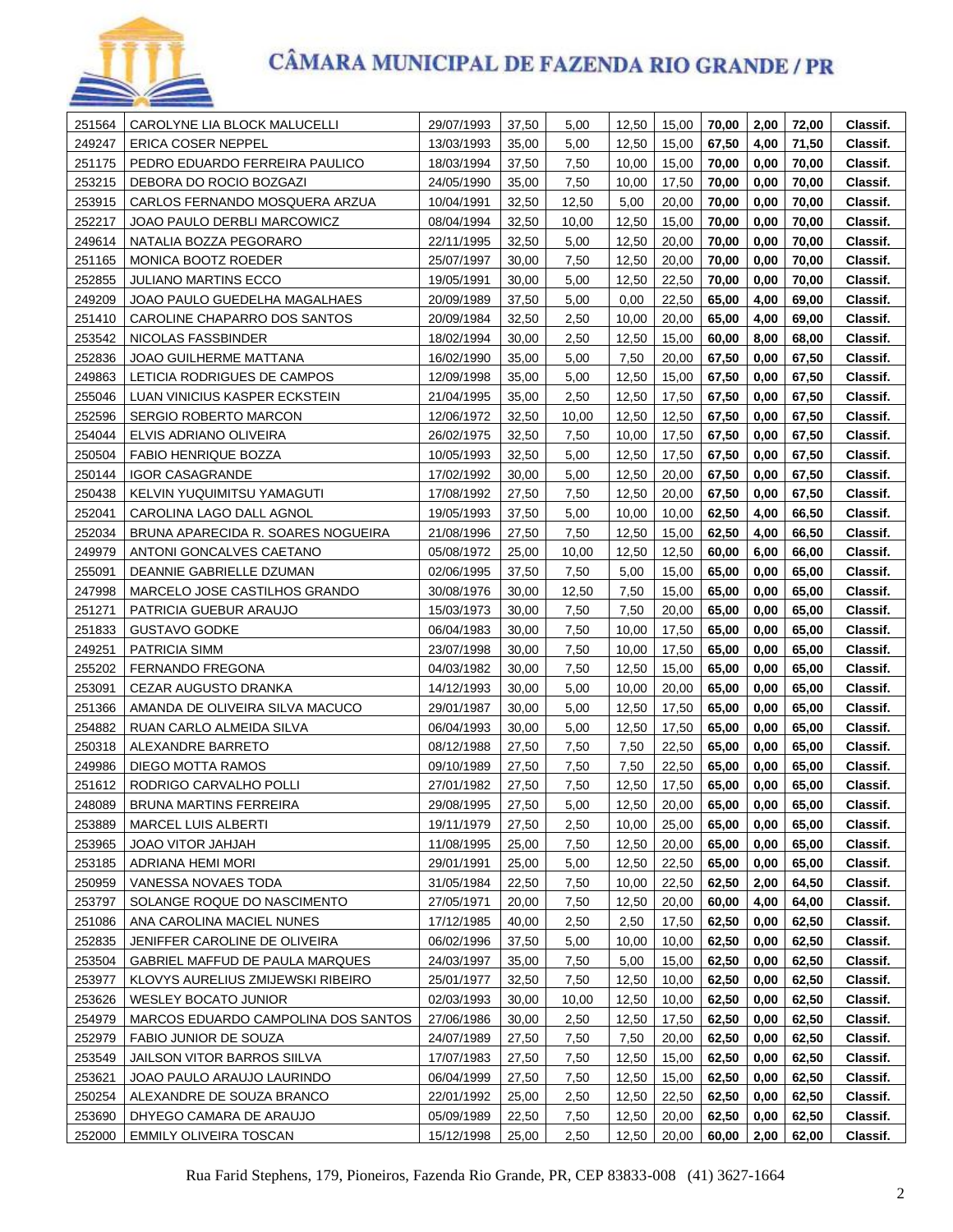

| 253017 | BRUNA RAFAELI OLIVEIRA              | 09/11/1994 | 35,00 | 2,50  | 12,50 | 10,00 | 60,00 | 0,00 | 60,00 | Classif. |
|--------|-------------------------------------|------------|-------|-------|-------|-------|-------|------|-------|----------|
| 252811 | EDUARDO AZRAK                       | 11/01/1987 | 30,00 | 7,50  | 7,50  | 15,00 | 60,00 | 0,00 | 60,00 | Classif. |
| 252006 | DENISE PERPETUA GROKOSKI            | 20/05/1992 | 30,00 | 7,50  | 12,50 | 10,00 | 60,00 | 0,00 | 60,00 | Classif. |
| 254854 | JOSEANE APARECIDA DA SILVA          | 29/01/1979 | 30,00 | 2,50  | 10,00 | 17,50 | 60,00 | 0,00 | 60,00 | Classif. |
| 255278 | <b>ISABELLE DENKIEWICZ</b>          | 07/05/1999 | 30,00 | 2,50  | 10,00 | 17,50 | 60,00 | 0,00 | 60,00 | Classif. |
| 253490 | <b>MARIANA RAQUEL COSTA</b>         | 16/02/1990 | 27.50 | 7,50  | 12.50 | 12.50 | 60.00 | 0,00 | 60,00 | Classif. |
| 253411 | JOICE DE SOUZA CERQUEIRA SILVA      | 22/04/1988 | 27,50 | 5,00  | 12,50 | 15,00 | 60,00 | 0,00 | 60,00 | Classif. |
| 253559 | MC ARTHUR SOARES DE OLIVEIRA FRANCO | 30/09/1991 | 27,50 | 2,50  | 7,50  | 22,50 | 60,00 | 0,00 | 60,00 | Classif. |
| 253332 | LETHICIA CRISTINA SARTORI GAERTNER  | 11/06/1997 | 27,50 | 2,50  | 10.00 | 20,00 | 60,00 | 0,00 | 60,00 | Classif. |
| 253604 | DENISE THAMI HAYASHI MOREIRA        | 21/05/1981 | 27,50 | 2,50  | 12,50 | 17,50 | 60,00 | 0,00 | 60,00 | Classif. |
| 255387 | <b>FRANCIELLI ARAUJO VEIGA</b>      | 06/02/1992 | 25,00 | 7,50  | 5,00  | 22,50 | 60,00 | 0,00 | 60,00 | Classif. |
| 254066 | LAIS GHADBAN BERNARDO               | 12/06/1998 | 25,00 | 7,50  | 12,50 | 15,00 | 60,00 | 0,00 | 60,00 | Classif. |
| 254984 | SUYLANNIE ALVES DE LIMA DO ANDRADE  | 29/08/1990 | 25,00 | 5,00  | 12,50 | 17,50 | 60,00 | 0,00 | 60,00 | Classif. |
| 255293 | EDUARDO ROSCIA CERDEIRO DE LIMA     | 07/10/1987 | 25,00 | 2,50  | 12,50 | 20,00 | 60,00 | 0,00 | 60,00 | Classif. |
| 253822 | ANDRE LUIZ MARQUES PEDRO            | 05/03/1981 | 22,50 | 10,00 | 10,00 | 17,50 | 60,00 | 0,00 | 60,00 | Classif. |
| 252834 | MELISSA ZAMPRONIO                   | 07/04/1996 | 22,50 | 10,00 | 12,50 | 15,00 | 60,00 | 0,00 | 60,00 | Classif. |
| 250711 | ANA PAULA ZANETTE REIS              | 03/02/1982 | 22,50 | 7,50  | 12,50 | 17,50 | 60,00 | 0,00 | 60,00 | Classif. |
| 252852 | <b>MARCOS JOSE LEDIO MARTINS</b>    | 28/11/1982 | 22,50 | 7,50  | 12,50 | 17,50 | 60,00 | 0,00 | 60,00 | Classif. |
| 253590 | LIGIA PARRON VARGAS                 | 03/08/1997 | 22,50 | 5,00  | 12,50 | 20,00 | 60,00 | 0,00 | 60,00 | Classif. |

| <b>CONTADOR</b> |                                      |            |           |               |            |           |                    |           |           |                 |
|-----------------|--------------------------------------|------------|-----------|---------------|------------|-----------|--------------------|-----------|-----------|-----------------|
| INSC.           | <b>NOME</b>                          | D.NASC.    | <b>CE</b> | <b>CG-LEG</b> | <b>MAT</b> | <b>LP</b> | <b>PE</b>          | <b>PT</b> | <b>NF</b> | <b>CLASSIF.</b> |
| 254819          | OTONIEL DE SOUZA ROCHA               | 31/03/1982 | 50,00     | 10,00         | 12,50      | 20,00     | 92,50              | 2,00      | 94,50     | Classif.        |
| 255130          | SEBASTIAO FERREIRA CORREA JUNIOR     | 19/12/1982 | 50,00     | 10,00         | 10,00      | 20,00     | 90,00              | 0,00      | 90.00     | Classif.        |
| 253052          | FABIO MURIEL DE MOURA.               | 11/06/1987 | 45,00     | 7,50          | 12,50      | 22,50     | 87,50              | 0,00      | 87,50     | Classif.        |
| 252617          | JOANA D'ARC DE OLIVEIRA              | 24/06/1977 | 37,50     | 7,50          | 12,50      | 20,00     | 77,50              | 8,00      | 85,50     | Classif.        |
| 249804          | PAOLA KARINE DA SILVA                | 10/04/1997 | 50,00     | 2,50          | 12,50      | 17,50     | 82,50              | 0,00      | 82,50     | Classif.        |
| 253465          | <b>GUSTAVO MICHAEL PIRES SCHMIDT</b> | 30/09/1988 | 47,50     | 5,00          | 12,50      | 17,50     | 82,50              | 0,00      | 82,50     | Classif.        |
| 249360          | <b>RENILDO AGUIS BORGES JUNIOR</b>   | 19/05/1993 | 42,50     | 7,50          | 12,50      | 20,00     | 82,50              | 0,00      | 82,50     | Classif.        |
| 254446          | MARIANA APARECIDA GUSSO MACARI       | 12/05/1986 | 40,00     | 7,50          | 10,00      | 25,00     | 82,50              | 0,00      | 82,50     | Classif.        |
| 248933          | WHELITON VIANA POLLI DOS SANTOS      | 06/07/1999 | 45,00     | 5,00          | 10,00      | 17,50     | 77,50              | 4,00      | 81,50     | Classif.        |
| 248015          | CELENIRA DE OLIVEIRA CABRAL          | 26/08/1971 | 42,50     | 10,00         | 12,50      | 12,50     | 77,50              | 4,00      | 81,50     | Classif.        |
| 252639          | <b>RENILSON FERNANDES DAS DORES</b>  | 30/09/1972 | 40,00     | 10,00         | 12,50      |           | 15,00 77,50        | 4,00      | 81,50     | Classif.        |
| 253625          | DAIANE ELIS DE ALMEIDA               | 31/12/1995 | 45,00     | 5,00          | 12,50      | 17,50     | 80,00              | 0,00      | 80,00     | Classif.        |
| 251117          | ARTHUR CORDEIRO MELO                 | 02/04/1998 | 45,00     | 7,50          | 12,50      | 12,50     | 77,50              | 0,00      | 77,50     | Classif.        |
| 253850          | CAMILA TAYNARA DA SILVA              | 22/05/1997 | 45,00     | 2,50          | 12,50      | 17,50     | 77,50              | 0,00      | 77,50     | Classif.        |
| 255107          | VINICIUS MARQUES DA SILVA RABAH      | 20/12/1989 | 42,50     | 7,50          | 12,50      | 15,00     | 77,50              | 0,00      | 77,50     | Classif.        |
| 252465          | EWELYN STEFANY SANTOS SERRA          | 17/01/1992 | 40,00     | 5,00          | 12,50      | 20,00     | 77,50              | 0,00      | 77,50     | Classif.        |
| 249146          | EDLY LOUISE JULEK STADLER FERREIRA   | 27/12/1990 | 40,00     | 2,50          | 12,50      | 20,00     | 75,00              | 2,00      | 77,00     | Classif.        |
| 248510          | DIEGO SILVA DE SOUZA                 | 09/03/1988 | 42,50     | 5,00          | 10,00      | 17,50     | 75,00              | 0,00      | 75,00     | Classif.        |
| 252556          | SAULO ANTONIO PEREIRA                | 01/11/1982 | 37,50     | 7,50          | 12,50      | 17,50     | 75,00              | 0,00      | 75,00     | Classif.        |
| 250892          | GUILHERME GUEDELHA DE BRITO          | 05/07/1993 | 35,00     | 7,50          | 12,50      | 20,00     | 75,00              | 0,00      | 75,00     | Classif.        |
| 252774          | <b>ERIMAR WAMSER</b>                 | 16/06/1974 | 37,50     | 5,00          | 12,50      | 17,50     | 72,50              | 2,00      | 74,50     | Classif.        |
| 251000          | LILIANE PIENTA DE MEIRA              | 07/10/1986 | 40.00     | 5.00          | 12.50      | 15,00     | 72,50              | 0,00      | 72,50     | Classif.        |
| 253992          | SANDRA BRAGA **                      | 17/02/1986 | 37,50     | 5,00          | 10,00      | 20,00     | 72,50              | 0,00      | 72,50     | Classif.        |
| 250670          | GILSON NASCIMENTO DE OLIVEIRA **     | 28/03/1989 | 37,50     | 5,00          | 12,50      | 17,50     | 72,50              | 0,00      | 72,50     | Classif.        |
| 253550          | GILBERTO COSTA BARBOSA               | 14/08/1974 | 45,00     | 5,00          | 10,00      | 10,00     | 70,00              | 0,00      | 70,00     | Classif.        |
| 254703          | ANDRE AUGUSTO VIANA                  | 27/10/1982 | 40,00     | 7,50          | 10,00      | 12,50     | 70,00              | 0,00      | 70,00     | Classif.        |
| 251037          | DOUGLAS FERNANDES PLYTOVANICZ        | 30/11/1990 | 40,00     | 2,50          | 12,50      | 15,00     | 70,00              | 0,00      | 70,00     | Classif.        |
| 251302          | ANDRE ALEXANDRE ROCHA                | 10/08/1988 | 37,50     | 7,50          | 12,50      | 12,50     | 70,00              | 0,00      | 70,00     | Classif.        |
| 250937          | KEVIN ABNER DE OLIVEIRA BATISTA      | 07/06/1995 | 35,00     | 10.00         | 12,50      | 10,00     | 67,50              | 0,00      | 67,50     | Classif.        |
| 250734          | ANGELITA ROZA                        | 03/12/1984 | 32.50     | 7.50          | 12.50      | 15,00     | 67,50              | 0,00      | 67.50     | Classif.        |
| 253471          | CAROLINE SAMARA GARCIA SALES         | 10/08/1993 | 30,00     | 7,50          | 10,00      |           | $15,00$ 62,50 4,00 |           | 66,50     | Classif.        |

Rua Farid Stephens, 179, Pioneiros, Fazenda Rio Grande, PR, CEP 83833-008 (41) 3627-1664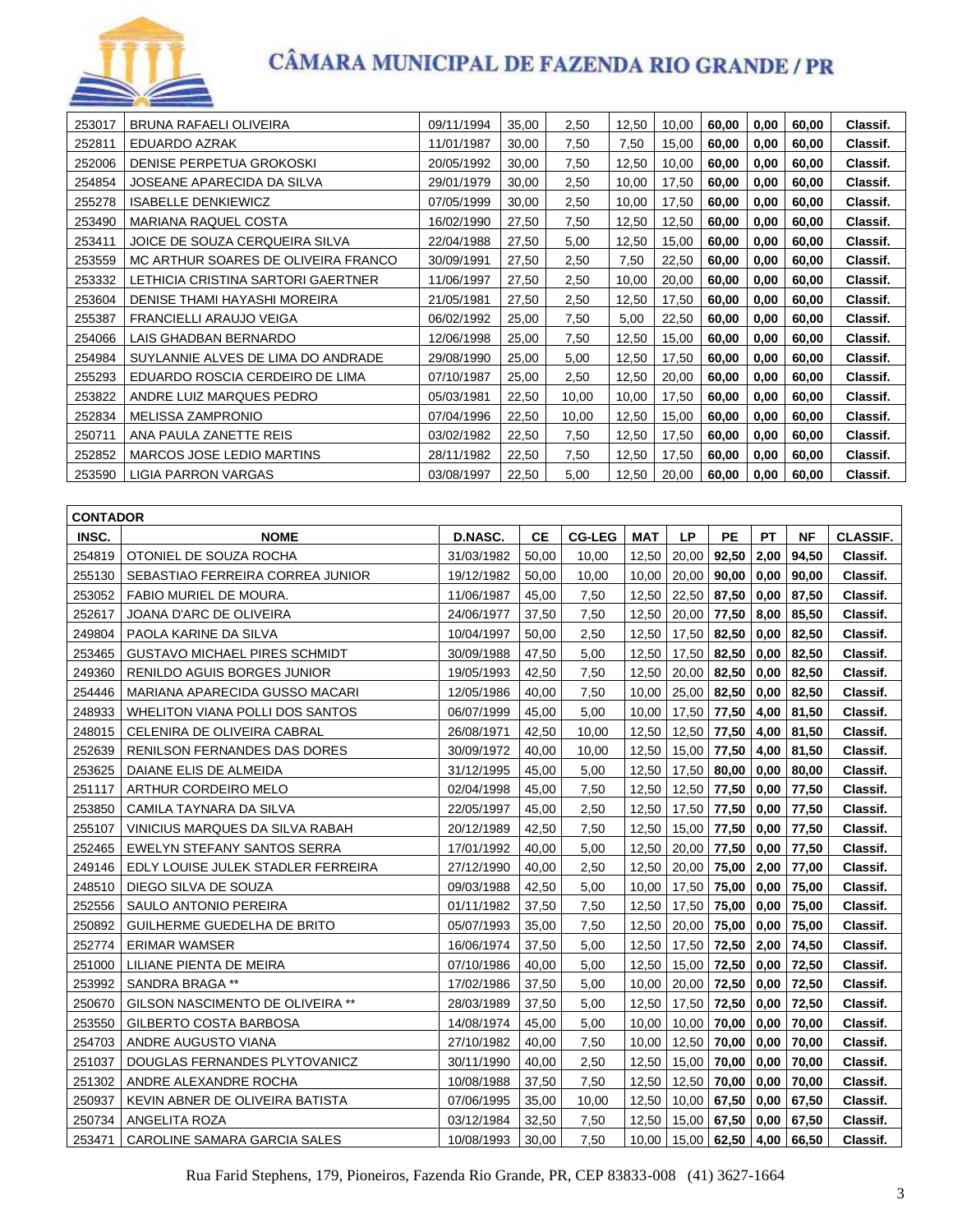

| 249371 | RENATO PINHEIRO GLUCHOWSKI      | 02/08/1986 | 42,50            | 0,00          | 12,50 | 10,00                 | 65,00        | 0,00         | 65,00  | Classif.        |  |
|--------|---------------------------------|------------|------------------|---------------|-------|-----------------------|--------------|--------------|--------|-----------------|--|
| 251981 | JESSICA APARECIDA RAMOS         | 21/08/1994 | 40,00            | 2,50          | 12,50 | 10,00                 | 65,00        | 0,00         | 65,00  | Classif.        |  |
| 250602 | TIAGO LEANDRO LEMOS BRUM        | 25/12/1988 | 35,00            | 2,50          | 10,00 | 17,50                 |              | 65,00 0.00   | 65,00  | Classif.        |  |
| 249277 | EVELIN FAOT MOHR                | 25/03/1993 | 32,50            | 10,00         | 12,50 | 10,00                 | 65,00        | 0,00         | 65,00  | Classif.        |  |
| 251852 | <b>VALTER SUOTA</b>             | 29/06/1999 | 32,50            | 5,00          | 12,50 | 12,50                 | 62,50        | 2,00         | 64,50  | Classif.        |  |
| 249980 | ROSELI RIBEIRO CAMILO VIVEIROS  | 03/11/1975 | 27,50            | 10,00         | 10,00 | 15,00                 | 62,50   2,00 |              | 64,50  | Classif.        |  |
| 255121 | SAMUEL CRACCO                   | 06/01/1980 | 37,50            | 5,00          | 12,50 | 7,50                  | 62,50        | 0,00         | 62,50  | Classif.        |  |
| 252292 | ADERBAL PIRES DE OLIVEIRA       | 02/12/1971 | 37,50            | 2,50          | 12,50 | 10,00                 | 62,50        | 0,00         | 62,50  | Classif.        |  |
| 254398 | JHONATAN FERREIRA DE SOUZA      | 19/06/1990 | 30.00            | 5,00          | 12,50 | 15,00                 |              | 62,50   0,00 | 62,50  | Classif.        |  |
| 252229 | TATIANE MENEGAZZO OKADA         | 01/05/1984 | 30,00            | 5,00          | 12,50 | 12,50                 | 60,00 l      | 2,00         | 62,00  | Classif.        |  |
| 251680 | BRUNO TAVARES DOS SANTOS        | 17/01/1988 | 32,50            | 5,00          | 10,00 | 12,50                 | 60,00   0,00 |              | 60,00  | Classif.        |  |
|        |                                 |            |                  |               |       |                       |              |              |        |                 |  |
|        | <b>JORNALISTA</b>               |            |                  |               |       |                       |              |              |        |                 |  |
| INSC.  | <b>NOME</b>                     | D.NASC.    | CЕ               | <b>CG-LEG</b> | MAT   | LP                    | <b>PE</b>    | <b>PT</b>    | NF     | <b>CLASSIF.</b> |  |
| 253989 | <b>MARCIA BOROSKI</b>           | 07/11/1988 | 47.50            | 10.00         | 12.50 | 20.00                 | 90.00        | 10.00        | 100.00 | Classif.        |  |
|        | $REORZ$ I DIECO EEDMANDO LASIZA | DE/AE/4000 | 17E <sub>0</sub> | 10.00         |       | 12.50   22.50   02.50 |              | $\lambda$ 00 | OC EO  | Clossif         |  |

| 253989 | <b>MARCIA BOROSKI</b>            | 07/11/1988 | 47.50 | 10.00 |       |               |             |      | 12,50   20,00   90,00   10,00   100,00 | Classif. |
|--------|----------------------------------|------------|-------|-------|-------|---------------|-------------|------|----------------------------------------|----------|
| 252867 | DIEGO FERNANDO LASKA             | 05/05/1990 | 47,50 | 10,00 | 12,50 | 22,50 92,50   |             | 4,00 | 96,50                                  | Classif. |
| 252645 | LEONARDO MAIA RIBEIRO AUGUSTO    | 08/07/1998 | 50,00 | 5,00  | 12,50 | 25,00 92,50   |             | 0,00 | 92,50                                  | Classif. |
| 251428 | <b>KEILA ALINE METZ</b>          | 27/11/1980 | 50.00 | 5.00  | 12,50 | 20,00 87,50   |             | 0.00 | 87,50                                  | Classif. |
| 253978 | <b>GUSTAVO SILVA BAROSSI</b>     | 18/05/2000 | 45,00 | 10,00 | 10,00 | $20,00$ 85,00 |             | 0,00 | 85,00                                  | Classif. |
| 254151 | <b>FELIPE MICHEL MATOZO</b>      | 28/06/1993 | 45,00 | 5,00  | 12,50 | 22,50 85,00   |             | 0.00 | 85,00                                  | Classif. |
| 255267 | <b>GELINTON BATISTA DA CRUZ</b>  | 30/07/1983 | 47,50 | 7,50  | 12,50 | 15,00 82,50   |             | 0.00 | 82,50                                  | Classif. |
| 254194 | CAMILLE FERREIRA CASARINI        | 19/01/2000 | 47,50 | 5,00  | 12,50 | 15,00 80,00   |             | 0,00 | 80,00                                  | Classif. |
| 255220 | <b>ADILSON KIPPER</b>            | 07/04/1992 | 47,50 | 5,00  | 0,00  | 20,00 72,50   |             | 6,00 | 78,50                                  | Classif. |
| 255080 | <b>JULIO CESAR DE LIMA</b>       | 25/05/1964 | 47,50 | 7,50  | 5,00  | 17,50 77,50   |             | 0,00 | 77,50                                  | Classif. |
| 252224 | <b>GLAUCIR FERREIRA BORGES</b>   | 14/01/1983 | 47,50 | 5,00  | 10,00 | 15,00 77,50   |             | 0,00 | 77,50                                  | Classif. |
| 252846 | THAISE JORGE MENDONCA            | 23/04/1988 | 45,00 | 7,50  | 7,50  | 17,50 77,50   |             | 0,00 | 77,50                                  | Classif. |
| 252786 | GIANCARLO CORBETTA MAZZA         | 11/07/1999 | 45,00 | 7,50  | 12,50 | 12,50 77,50   |             | 0,00 | 77,50                                  | Classif. |
| 253640 | JOAO EDUARDO PEREIRA PEDRO       | 24/12/1998 | 45,00 | 5,00  | 12,50 | 12,50 75,00   |             | 0,00 | 75,00                                  | Classif. |
| 249951 | BRUNO HENRIQUE ROCHA DO CARMO    | 11/02/1991 | 42,50 | 5,00  | 10,00 | 17,50 75,00   |             | 0,00 | 75,00                                  | Classif. |
| 250747 | CLARA CARVALHO C. ALVES DA COSTA | 08/10/1997 | 42,50 | 2,50  | 10,00 | 20,00 75,00   |             | 0,00 | 75,00                                  | Classif. |
| 253226 | <b>HENDRYO ANDERSON ANDRE</b>    | 16/02/1985 | 40,00 | 2,50  | 12,50 | 20,00 75,00   |             | 0,00 | 75,00                                  | Classif. |
| 250474 | ADRIANO DANIEL PASQUALOTTI       | 17/01/1990 | 45,00 | 5,00  | 12,50 | 10,00 72,50   |             | 0,00 | 72,50                                  | Classif. |
| 254406 | <b>CAROLINI DEA</b>              | 13/06/1997 | 42,50 | 5,00  | 7,50  | 17,50 72,50   |             | 0,00 | 72,50                                  | Classif. |
| 250905 | HERMES DE ARAUJO HILDEBRAND      | 04/09/1982 | 42,50 | 7,50  | 2,50  | 17,50 70,00   |             | 0.00 | 70,00                                  | Classif. |
| 253042 | ALESSANDRA DE MELLO BELINI       | 23/08/1990 | 40,00 | 7,50  | 10,00 | 12,50         | 70,00       | 0,00 | 70,00                                  | Classif. |
| 249204 | ERICA DINIZ DA COSTA             | 09/01/1996 | 47,50 | 2,50  | 2,50  | 15,00 67,50   |             | 0.00 | 67,50                                  | Classif. |
| 254357 | RAFAEL GILBERTO SPILMANN         | 10/12/1986 | 40,00 | 7,50  | 2,50  | 17,50 67,50   |             | 0,00 | 67,50                                  | Classif. |
| 250403 | FERNANDO DE JESUS                | 29/03/1986 | 42,50 | 5,00  | 0,00  |               | 17,50 65,00 | 0,00 | 65,00                                  | Classif. |
| 254118 | <b>MARINA SANTOS DAUM</b>        | 12/01/1998 | 35,00 | 5,00  | 7,50  | 15,00         | 62,50       | 2,00 | 64,50                                  | Classif. |
| 252434 | LUIZ EDUARDO DO NASCIMENTO ROCHA | 23/10/1995 | 45,00 | 7,50  | 2,50  | 7,50          | 62,50       | 0,00 | 62,50                                  | Classif. |
| 254470 | DANIEL LOURENCO RAMOS            | 14/08/1982 | 40,00 | 2,50  | 7,50  | 10,00         | 60,00       | 0,00 | 60,00                                  | Classif. |
| 255365 | NILTON FERREIRA DA SILVA         | 06/05/1979 | 30,00 | 5,00  | 12.50 | 12,50 60,00   |             | 0.00 | 60,00                                  | Classif. |

\*\* Candidato portador de deficiência.

#### **Legenda:**

- LP Nota obtida em Língua Portuguesa
- MAT Nota obtida em Matemática
- CG Nota obtida em Conhecimentos Gerais e Legislação
- CE Nota obtida em Conhecimentos específicos
- PE Nota da Prova Escrita
- PT Nota da Prova de Títulos